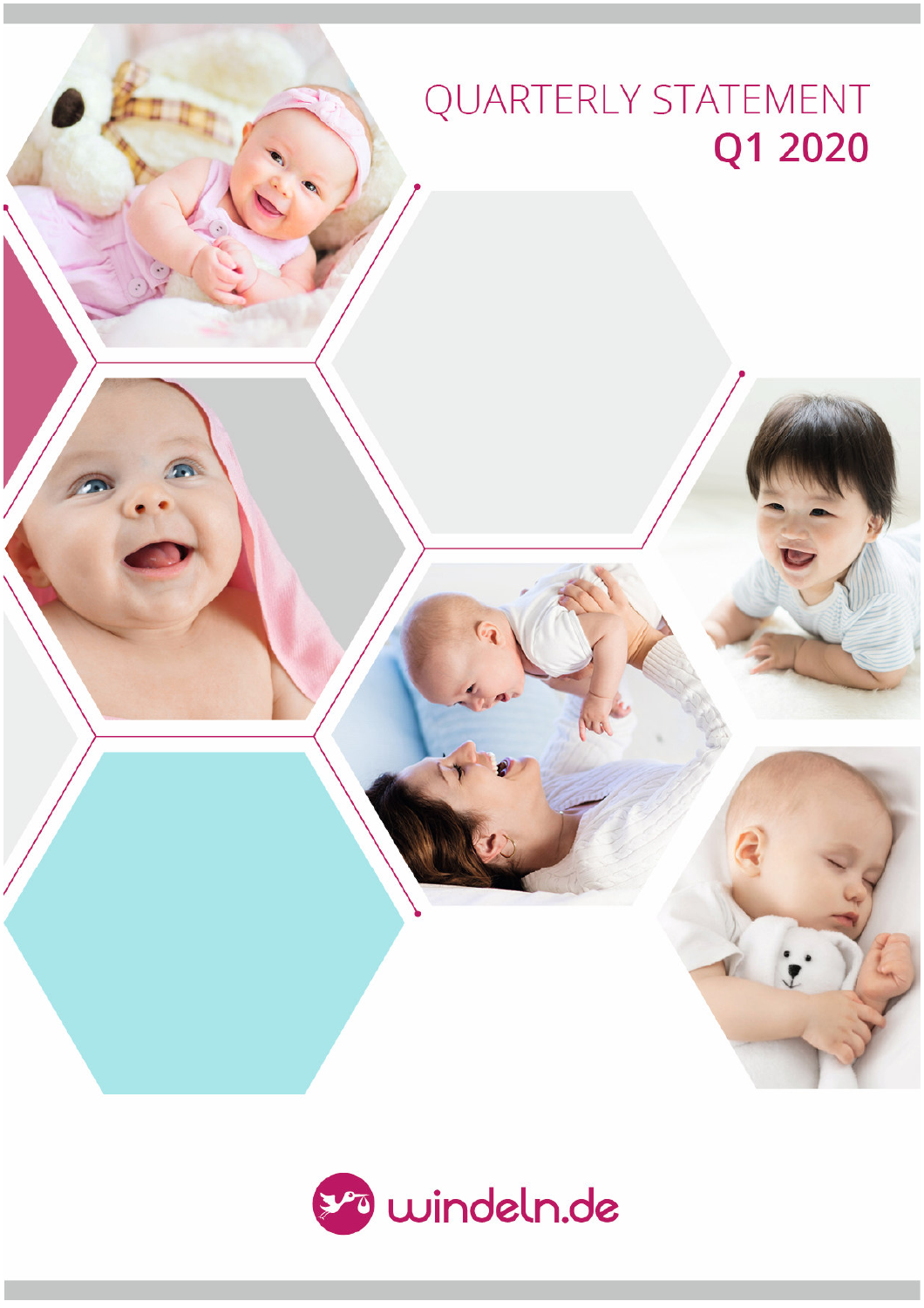# WINDELN.DE GROUP AT A GLANCE

| Performance indicators (continuing operations only)                | Q1 2020  | Q1 2019 R |
|--------------------------------------------------------------------|----------|-----------|
| Site visits (in thousands)                                         | 4,299    | 6,787     |
| Mobile visit share (as % of site visits)                           | 84.1 %   | 80.1%     |
| Mobile orders (as % of number of orders)                           | 59.5 %   | 61.2%     |
| Active customers                                                   | 298,578  | 355,193   |
| Number of orders                                                   | 124,194  | 149,565   |
| Average orders per active customer (in number of orders)           | 1.8      | 2.1       |
| Share of repeat customer orders (as % of orders of last 12 months) | 70.96 %  | 74.82%    |
| Gross order intake (in kEUR)                                       | 11,597   | 13,399    |
| Average order value (in EUR)                                       | 93.38    | 89.59     |
| Returns (as % of gross revenues from orders)                       | 4.6 %    | 3.4 %     |
| Adjusted marketing cost ratio (as % of revenues)                   | 4.3%     | 4.3%      |
| Adjusted fulfilment cost ratio (as % of revenues)                  | 11.0%    | 16.6%     |
| Adjusted other SG&A expenses (as % of revenues)                    | 27.0%    | 22.9%     |
| <b>Earnings position (continuing operations only)</b>              |          |           |
| Revenues (in kEUR)                                                 | 14,929   | 17,245    |
| Gross profit (in kEUR)                                             | 3,892    | 4.533     |
| Gross profit (as % of revenues)                                    | 26.1%    | 26.3%     |
| Operating contribution (in kEUR)                                   | 1,605    | 929       |
| Operating contribution (as % of revenues)                          | 10.8%    | 5.4%      |
| Adjusted EBIT (in kEUR)                                            | $-2,430$ | $-3,027$  |
| Adjusted EBIT (as % of revenues)                                   | $-16.3%$ | $-17.6%$  |
| <b>Financial position</b>                                          |          |           |
| Cash flow used in operating activities (in kEUR)                   | $-1,946$ | $-5,284$  |
| Cash flow used in investing activities (in kEUR)                   | $-63$    | $-27$     |
| Cash flow from financing activities (in kEUR)                      | 5,536    | 9,670     |
| Net increase in cash and cash equivalents                          | 3,527    | 4,359     |
| Cash and cash equivalents at the end of the period (in kEUR)       | 11,905   | 15,504    |
| Other                                                              |          |           |
| Basic earnings per share (in EUR)                                  | $-0.59$  | $-3.05$   |
| Basic earnings per share from continuing operations (in EUR)       | $-0.42$  | $-2.32$   |

pp = percentage points

All performance indicators and the section earnings position include amounts from continuing operations only. Since end of March 2020, the southern European Bebitus business meets the requirements of a disposal group and is therefore presented as separate amount in the item "Profit or loss after taxes from discontinued operations" in the consolidated income statement. The change in presentation in the consolidated income statement was done retroactively.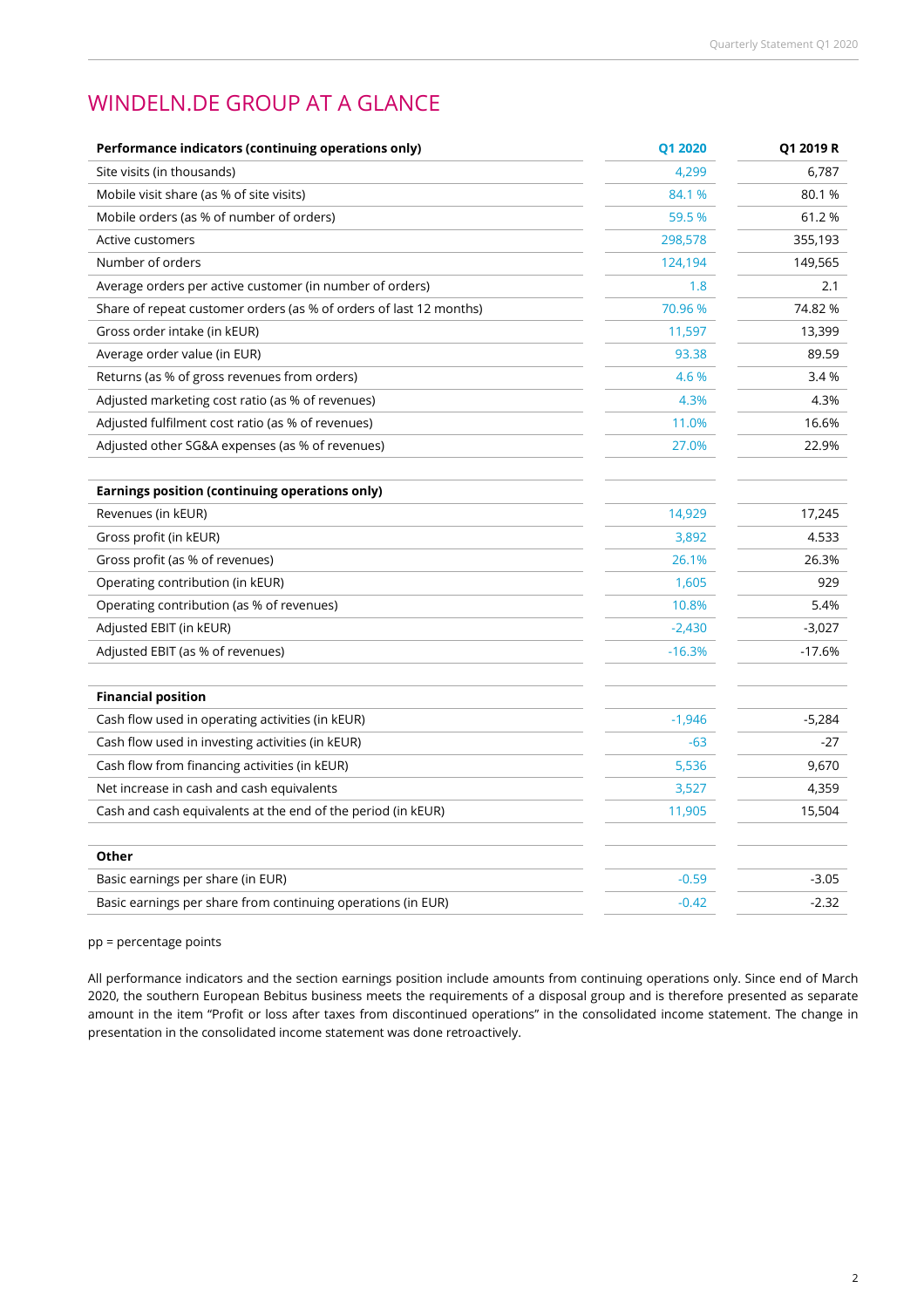# MATERIAL TRANSACTIONS IN Q1 2020

#### **Planned sale of southern European Bebitus business**

windeln.de SE intends to sell the Bebitus business, comprising the assets and liabilities (including domains) attributed to the three web shops www.bebitus.com, www.bebitus.pt and www.bebitus.fr. windeln.de has acquired this business in financial year 2015. Since the acquisition, Bebitus business could improve its profitability, but is still loss generating. The management board and the supervisory board of windeln.de SE decided to assess the sale of the Bebitus business. The business comprising the 100 % owned subsidiary Bebitus Retail S.L.U., Barcelona, Spain, which is operating as pure group-service-entity since the end of 2017 as well as assets and liabilities of windeln.de SE attributed to the operating business

windeln.de has engaged an external service provider to assess the success of a potential sale. As the result of this assessment was positive, at the end of March 2020, the management board decided on a plan to sell the Bebitus business.

As the requirements of IFRS 5 are met, end of March, the Bebitus business was classified as a disposal group held for sale and is presented within the positions "Assets held for sale" and "Liabilities associated with assets held for sale" on the face of the consolidated statement of financial position as of this date. The assets and liabilities presented within these balance sheet items are measured at fair value.

In addition, the Bebitus business meets the requirements for discontinued operation in accordance with IFRS 5. As a result, profit or loss of the Bebitus business is presented in the separate item "Profit or loss after taxes from discontinued operations" in the consolidated income statement. The change in presentation in the consolidated income statement was done retroactively.

In the first quarter 2020 the Bebitus business generated revenues in the amount of EUR 2.5m (Q1 2019: EUR 3.5m), a gross profit in the amount of EUR 0.5m (Q1 2019: EUR 0.7m) and an EBIT in the amount of EUR -0.9m (Q1 2019: EUR -1.0m).

#### **Signing of a logistic agreement with a new logistic service provider**

In February 2020, in relation to the warehouse move from Großbeeren to Lauterbach, which was envisaged for the second quarter 2020, a logistic agreement was signed with a new logistic provider, Kids Fashion Group GmbH & Co. KG ("KFG"). Different to the previous logistics agreement which was accounted for as a service agreement, the new contract qualifies as a lease in conjunction with IFRS 16 and will result in the recognition of a lease liability in the amount of EUR 1,239k and a capitalizable right-of-use asset of up to EUR 1,489k as of the commencement date.

In the first quarter 2020, an investment subsidy for storage equipment in the amount of EUR 250k was paid to KFG in line with the contract.

In early April 2020 KFG filed for bankruptcy. At present, windeln.de has approached the provisional insolvency administrator to assess whether the project can be realized. In parallel, the extension of the existing service agreement regarding the current warehouse as well as the availability of warehouse capacities by other logistic service providers are under review.

#### **Progress in envisaged projects in the IT area**

To keep pace to the latest technological developments, the Group is working on replacements of the currently internally managed shop architecture as well as the internally developed Product Information Management System by third-party solutions. This step becomes necessary due to our limited internal resources and increasing technical demands. With the outsourcing of the shop architecture, we aim at creating better customer experience and flexible adaptation of future technical enhancements. Two agreements with external service providers have been signed in February 2020 respectively became effective in February 2020. A contract for a new shop architecture is structured as a rental license granting us a right-of-use that qualifies as an identifiable asset pursuant to IFRS 16, and is accounted for as right-of-use asset and lease liability. The new contract leads to an increase of capitalized intangible right-of-use assets of EUR 552k in the first quarter of 2020. A further agreement on the implementation of a new Product Information Management System is structured as a service agreement.

In addition, the envisaged relocation of the internal IT development department from Munich to the location at Sibiu, Romania, was prepared in the first quarter of 2020. It is planned to have these measures finally completed in the third quarter 2020.

Ultimately, all these measures shall contribute to save costs in the area of general selling and distribution and administrative expenses.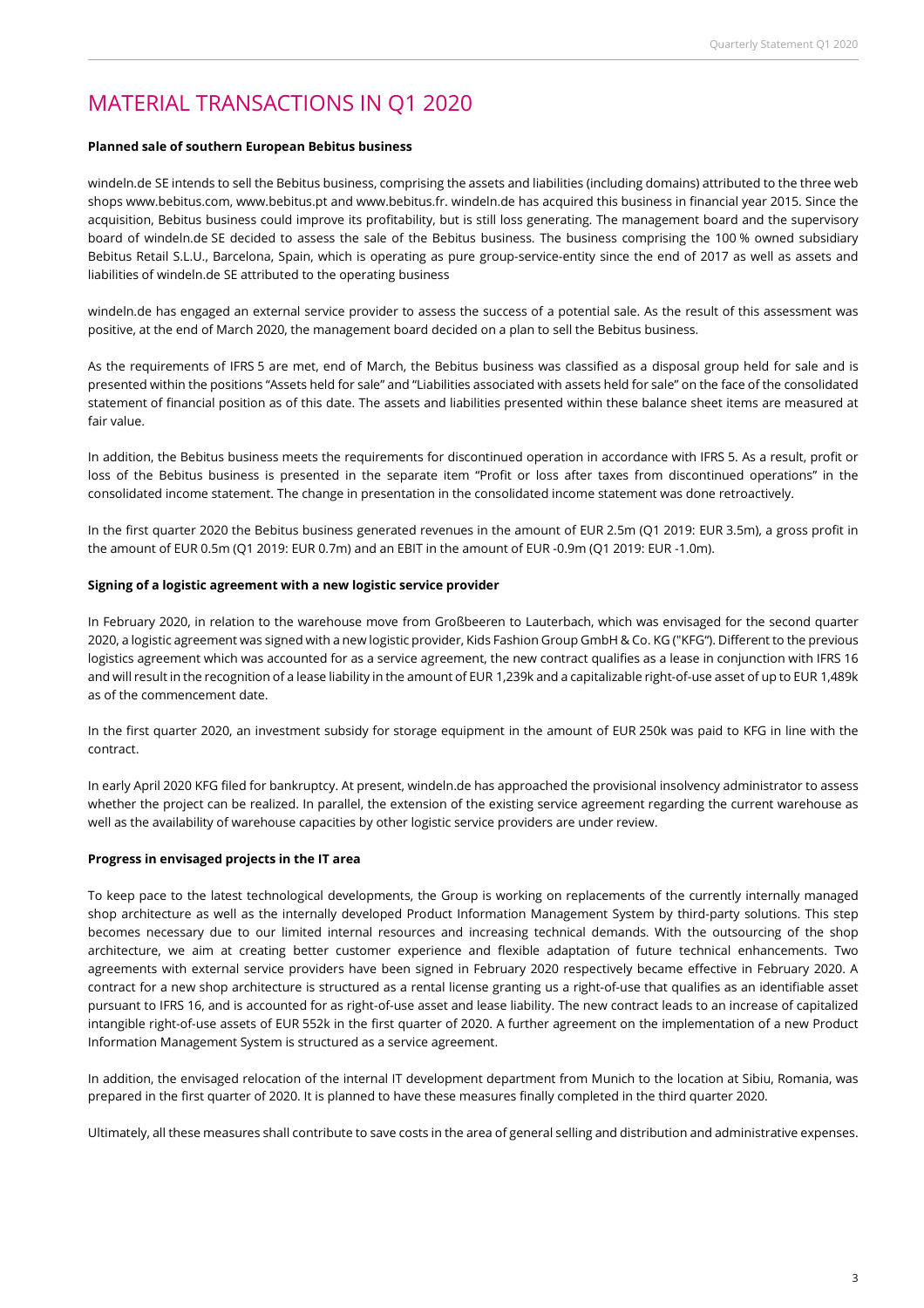#### **News around the webshops**

Since February 2020, the shop www.windeln.com.cn has been offering WeChat Pay, a payment method popular in China.

In the first quarter of 2020, customer invoices were converted for the last two shops. The customers of our Swiss and Chinese shops now receive their invoices digitally via the customer portal "MyAccount" instead of in paper form.

Since the end of the first quarter of 2020, the Portuguese Bebitus shop has now also been connected to the external price automation tool with the aim of further optimizing the margin.

At the beginning of March 2020, the Android app of our Chinese webshop in the Huawei Appstore was successfully launched.

Furthermore, our EDI system was converted to a cloud based solution in the first quarter 2020. As a result, the system stability could be increased and in the future less internal resources will be needed to support the system.

#### **Capital increase**

On February 19, 2020, windeln.de SE has completed the share capital increase as approved by the Extraordinary General Meeting on September 27, 2019. The share capital has been increased against cash contributions from currently EUR 2,989,101 by EUR 5,171,144 to EUR 8,160,245 by issuing 5,171,144 new shares, each representing a pro rata amount in the share capital of EUR 1.00 per share and with dividend entitlement starting January 1, 2019 ("New Shares"). Based on the subscription price of EUR 1.20 per New Share, the gross proceeds amount to EUR 6,205,373.

Following the successful approval of the securities prospectus by the Federal Financial Supervisory Authority (BaFin) on May 14, 2020, the New Shares were admitted to trading on the regulated market of the Frankfurt Stock Exchange on May 19, 2020.

#### **Change in the Management Board and buildup of local team in China**

With the effect as of March 18, 2020, Mr. Zhixiong Yan has resigned as member of the Management Board if windeln.de SE. Mr. Can was responsible for "New Business" in China and has strongly contributed to the capital increase which has been completed in February 2020.

The Supervisory Board of the Company has appointed Mr. Xiaowei Wei as member of the Management Board with the effect as of March 18, 2020. In his function, Mr. Wei will be responsible for "New Business" in China and he will further push growth projects in the attractive and for the Group important Chinese market. Mr. Wei has many years of experience in Chinese e-commerce business and he was elected for three years.

In connection with the change in the Management Board, a new Chinese office in Beijing was opened and it was started to build up a local team. As of March 31, 2020, in total twelve staff members were employed in the subsidiary windeln Management Consulting (Shanghai) Co., Ltd., Shanghai, China. In the second quarter 2020 building up the team will further progress. In relation to that the service contract with LangTao Trading (Shanghai) Co. Ltd. ("LangTao") was terminated as of May 31, 2020. Since mid of 2019, LangTao has rendered services in the section customer service, brand strategies, project and marketing planning, visual design, product management, sales promotions, communication with sales channels and supply chain management. In the future these services shall be performed by the employees of the Chinese service company. Since the beginning of May 2020, Hangzhou Yatao e-commerce co. LTD takes care of all questions and concerns from our TMall customers. The service for our customers of our Chinese webshop is still rendered by Samhammer Ltd..

#### **Liquidation windeln.ch AG**

The 100% owned subsidiary windeln.ch AG in liquidation with registered offices in Uster, Switzerland, was deregistered from the Swiss commercial register on March 2, 2020. As a result, the company has been derecognized with the effect of a one-time foreign exchange gain of EUR 207k recognized in Q1 2020 from the derecognition of historical foreign exchange differences, that had previously been recognized not affecting net income within other comprehensive income. The income will be shown as adjustment item in the adjusted EBIT.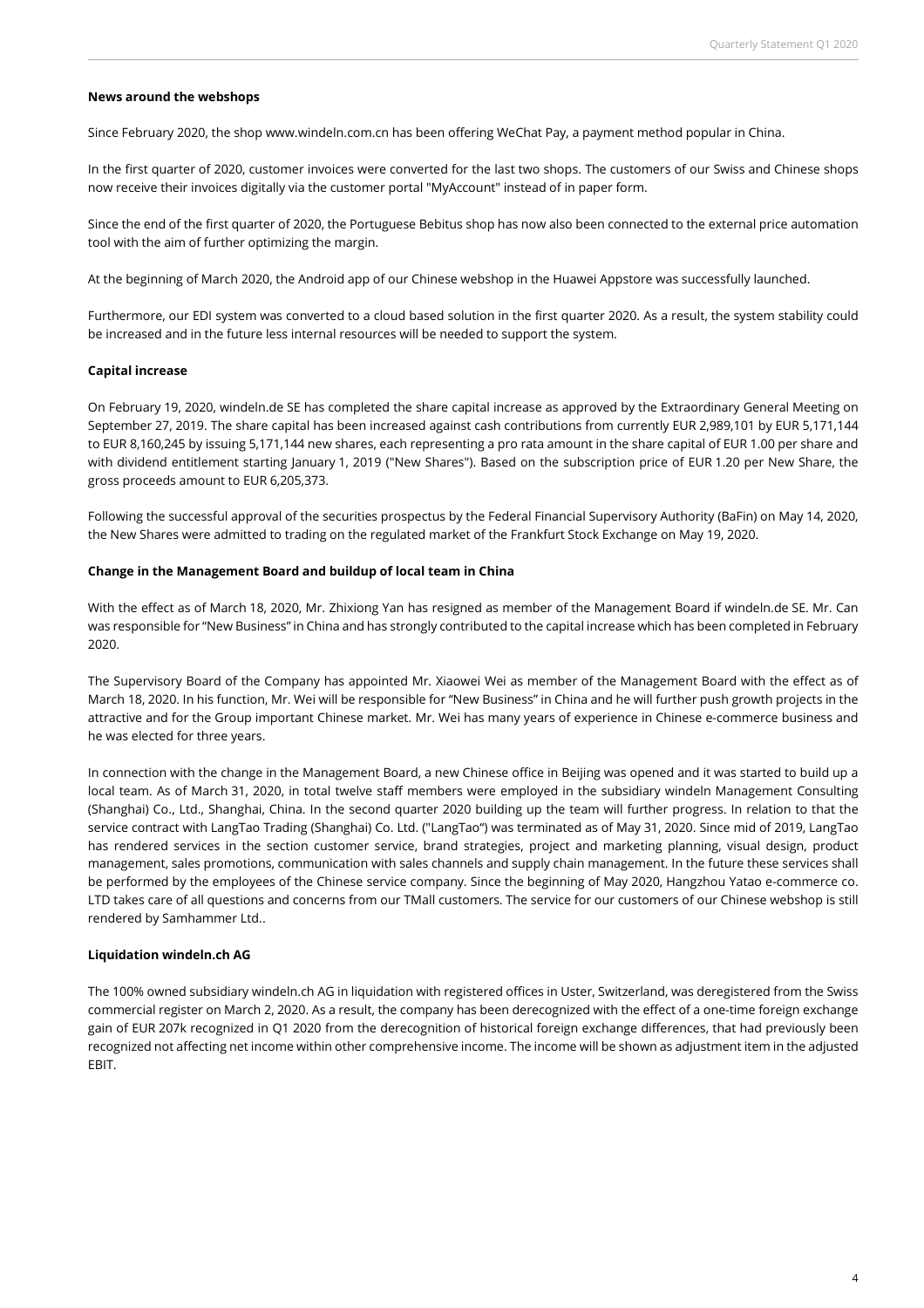### FURTHER DEVELOPMENTS AFTER THE REPORTING DATE

#### **Change in the Supervisory Board**

Both members of the Supervisory Board, Mr. Willi Schwerdtle (currently chairman of the Supervisory Board) and Mr. Dr. Edgar Lange (currently chairman of the Audit Committee) will resign their office effective as of the end of the Company's Annual General Meeting on June 24, 2020.

It will be proposed to the Company's Annual General Meeting to elect Mr. Christian Reitermann and Mr. Huaidong Wang as members of the Supervisory Board.

In addition, windeln.de SE has received a supplement request from the shareholder YOUTH PTE LTD. for the Annual General Meeting. The subject matter of this supplement request is the revocation of the supervisory board members Tomasz Czechowicz, Clemens Jakopitsch and Xiao Jing Yu, the reduction of the number of Supervisory Board from six to four members and the election of Mrs. Qian Zou as new member of the Supervisory Board.

# COMMENTS ON NET ASSETS, FINANCIAL POSITION AND RESULTS OF **OPERATIONS**

#### **Effects oft he COVID 19 pandemic on the first quarter of 2020**

The current COVID-19 pandemic has led to consumers shopping more online from home. For example, order intake in March 2020 increased by 28 % to EUR 7.8m compared to the previous month.

On the other hand, the COVID-19 pandemic led to delays at our warehouse in Großbeeren, Germany. There were temporarily fewer employees working here, as foreign employees were not allowed to enter the country from Poland. As a result, there was an order backlog of several days at the end of March and beginning of April, which affected orders from the DACH region in particular, but also partly Chinese orders. The situation eased at the end of April, so that as of today there is no significant order backlog.

Temporary deliveries were not made from our warehouses in China, especially at the beginning of February. The order backlog had been reduced by the beginning of March. In our warehouse in Barcelona, from which the Bebitus shops are delivered, there was no order backlog at any time.

The order backlog at the end of March 2020 has the particular consequence that some of the orders received in March were not fulfilled until the second quarter of 2020, so that the corresponding revenue could not be realized until April 2020.

In addition, due to low air freight capacities and increased shipping costs, no more duty paid goods were shipped from the German warehouse in Großbeeren to China from the middle of the first quarter of 2020. As before, Chinese customers were also able to order duty unpaid goods.

#### **Results of operations**

In the first quarter of 2020 revenues decreased by EUR 2,316k respectively 13 % compared to prior year quarter. In DACH region revenue decrease amounted to only 5 %, basically caused by the delays in the warehouse in Großbeeren, whereby revenues were shifted to April. In China region, revenues contain a positive special item of EUR 813k, which is the result of VAT adjustments for orders shipped by windeln.de to Chinese customers via so called freight forwarders in prior years. These export deliveries which had previously been subject to VAT in Germany could be corrected with the subsequent confirmation of the export respectively by obtaining corresponding supporting documents. Without this one-time-effect revenue decrease in the Chinese region amounts 23 %. On the one side this the result of lower availability of products in our Chinese webshop with the background of preserving liquidity. On the other side, due to COVID-19 pandemic, intermediaries have partially shifted their orders to a later point of time in this year.

In the first quarter of 2020, the margin (gross profit as % of revenues) of 26.1 % is almost constant compared to prior year quarter. Therefore, the margin improvements achieved in prior years could successfully be maintained.

Selling and distribution expenses were decreased by EUR 1,277k respectively 21 % to EUR 4,911k in the reporting period, basically due to lower revenue volume. Nevertheless, selling and distribution expenses in relation to revenue could be reduces by 3pp as well. On the one hand this positive effect is the result of a lower stock level and a higher turnover ratio compared to prior year period, whereby warehouse rental costs could be reduced. In the other hand lower logistic costs in conjunction with the second bonded warehouse in China, opened in the fourth quarter 2019, show an impact. In connection with the revenue of EUR 813k in connection with the VAT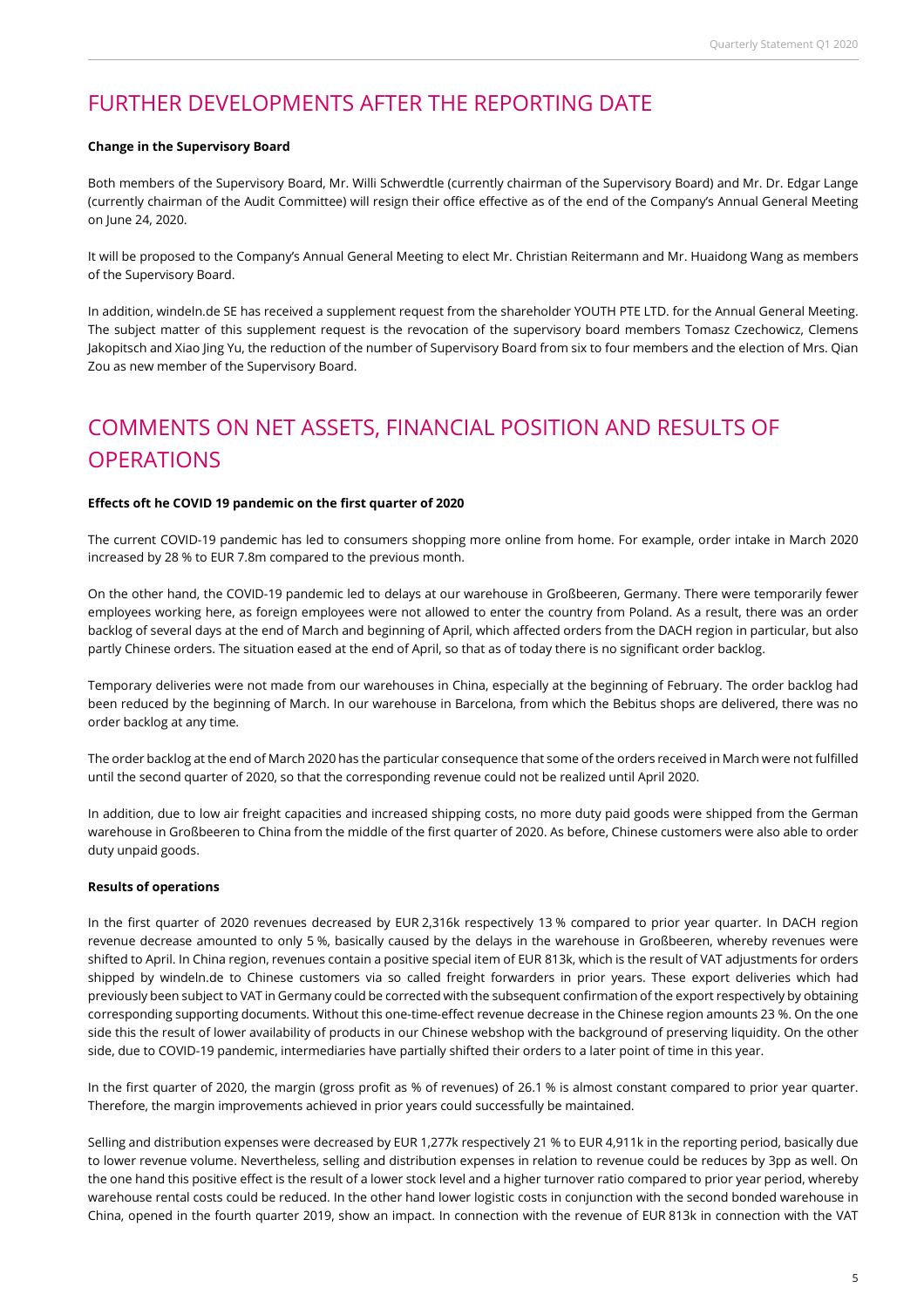correction, as described above, expenses for expense allowance in the amount of EUR 236k are contained in the selling and distribution expenses.

In the reporting period, the administrative expenses of EUR 1,519k are almost constant on prior year quarter level.

The other operating income in the amount of EUR 365k (Q1 2019: EUR 211k) contains a one-time foreign currency gain of EUR 207k from the deconsolidation of windeln.ch AG.

As a result of the above-mentioned developments, Earnings before interest and taxes (EBIT) have further improved in the first quarter of 2020 by EUR 869k respectively by 28 % to minus EUR 2,230.

Also, the earnings after taxes from discontinued operations have been improved in the first quarter of 20020 by EUR 46k respectively by 5 % to minus EUR 934k. The clear decrease in revenues (Q1 2020: EUR 2,492k; Q1 2019: EUR 3,518k) could be more than compensated by margin improvements and cost savings.

#### **Financial position**

In the first quarter of 2020, cash outflow from operating activities amounted to EUR 1,946k compared to EUR 5,284k in prior year, which is an improvement of EUR 3,338k. The loss of the period could be reduced by EUR 922k. At the same time, in quarterly comparison trade payables were built up by EUR 1,975k and trade receivables were reduced by EUR 350k. Non-cash income comprise the one-time foreign exchange gain from the derecognition of windeln.ch AG in the amount of EUR 207k.

The cash inflow from financing activities in the amount of EUR 5.536k reflects the successfully executed capital increase in the first quarter of 2020, resulted in a net cash inflow in the amount of EUR 5,875k. Furthermore, lease liabilities in the amount of EUR 323k were paid. In prior year, cash inflow from financing activities amounted to ERU 9,670k. Through a capital increase EUR 9,855k net was collected, whereas only EUR 162k lease liabilities were redeemed.

#### **Net assets**

The change in the individual balance sheet items is especially caused by the change of presentation of the Bebitus business. As of March 31, 2020, assets of EUR 4,104k and liabilities of EUR 402k were reclassified from the regular balance sheet items to the two new balance sheet items "Assets held for sale" and "Liabilities associated with assets held for sale".

As of March 31, 2020, non-current assets are decreased by EUR 1,617k respectively 44 % compared to December 31, 2020, whereas the material change comes from the intangible assets. On the one hand Bebitus domains in the amount of ERU 1,819k were reclassified. The capitalization of license and implementation costs in connection with the new shop architecture, which is capitalized as right-ofuse asset pursuant to IFRS 16, in the amount of EUR 552k resulted in an opposite effect.

As of March 31, 2020, current assets are increased by EUR 1,584k respectively 7 % compared to December 31, 2020. The items inventories, other current financial assets and cash and cash equivalents show material changes.

As of March 31, 2020, inventories, assigned to the Bebitus shops, in the amount of net EUR 1,997k has been reclassified. Due to the increased order intake in March 2020 the stock in the other warehouse locations was increased.

The decrease in other current financial assets results from the decrease of receivables to suppliers in the amount of EUR 800k. This relates to accrued receivables on the one hand but also to issued credit notes, mainly related to deferred bonus compensation and retroactive price adjustments.

The decrease in cash and cash equivalents in the amount of EUR 3,365k as of March 31, 2020 is almost in line with the generated loss in the first quarter 2020.

As of March 31, 2020, the equity is increased by EUR 2,458k as of December 31, 2019. Due to the executed capital increase in February 2020, equity is increased by EUR 6,205k gross. Contrarily, the loss of the first quarter 2020 in the amount of EUR 3,1818k as well as the equity transaction costs in the amount of EUR 364k resulted in a reduction of equity.

With the non-current liabilities especially trade payables have been increased by EUR 1,549k respectively 43 %. This development is caused by an increased customer order intake in March 2020 which resulted in an increased purchasing volume.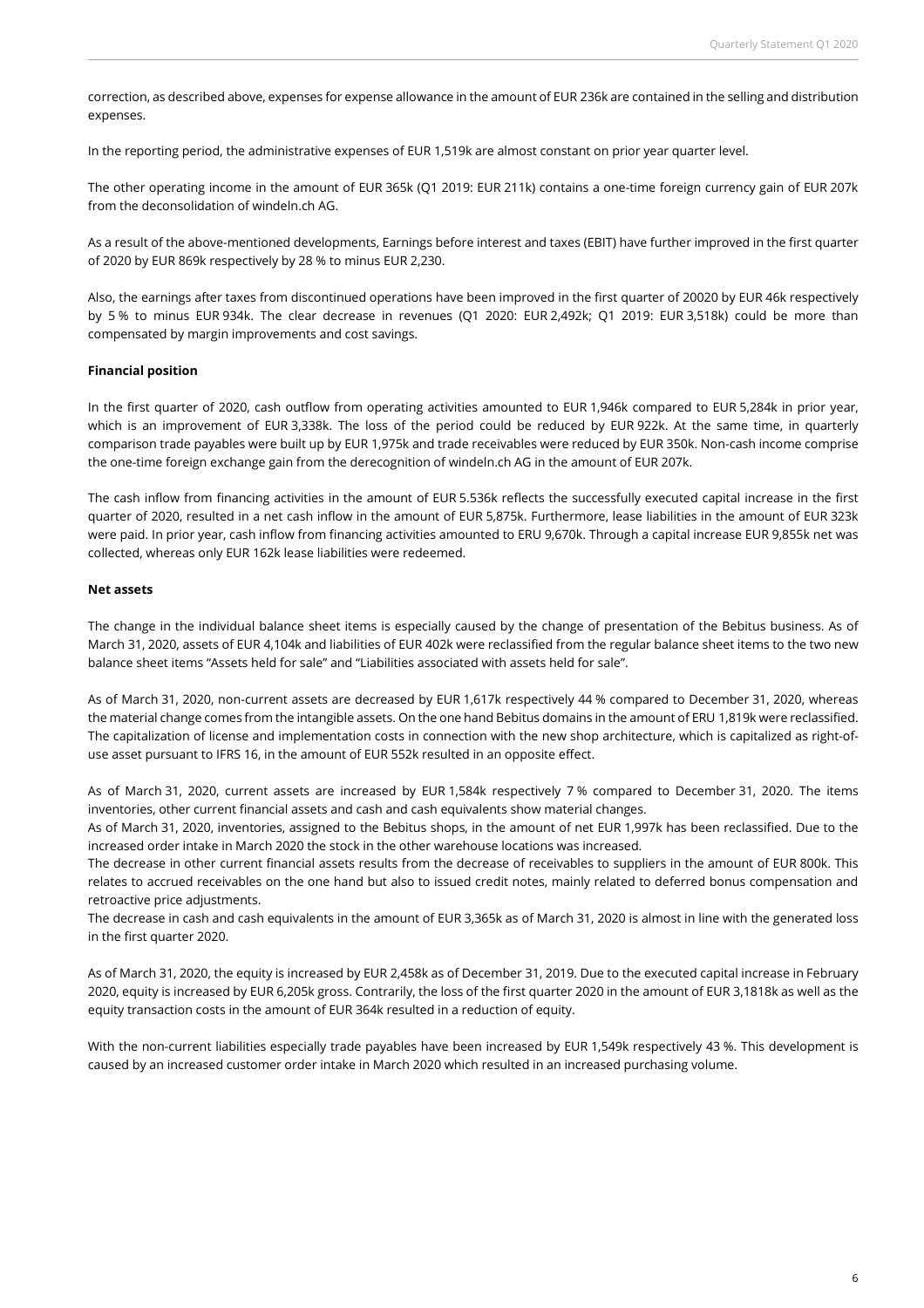# OUTLOOK FOR THE SECOND QUARTER 2020

In April 2020 revenues from continuing operations in the amount of EUR 15.3m could be realized. On the one side orders placed end of March 2020, which were delivered only in April 2020 due to the described delays in the warehouse are contained herein. On the other side, for the first time, there were sales of health products to business customers in the amount of EUR 7.1m.

# REGIONAL RESULTS OF OPERATIONS

| <b>kEUR</b>                          | 01 20 20 | Q1 2019 R |
|--------------------------------------|----------|-----------|
| Revenues from continuing operations  | 14.929   | 17.245    |
| Germany, Austria, Switzerland (DACH) | 4.485    | 4.700     |
| China                                | 10.224   | 12.284    |
| Other/rest of Europe                 | 220      | 261       |
|                                      |          |           |

### ADJUSTED EBIT

| <b>kEUR</b>                                                          | 01 20 20 | Q1 2019 R |  |
|----------------------------------------------------------------------|----------|-----------|--|
| Earnings before interest and taxes (EBIT) from continuing operations | $-2.230$ | $-3,099$  |  |
| adjusted for share-based compensation                                |          | 86        |  |
| adjusted for costs of reorganization measures                        |          | -14       |  |
| adjusted for effects from deconsolidation of windeln.ch AG           | $-207$   |           |  |
| <b>Adjusted EBIT from continuing operations</b>                      | $-2.430$ | $-3.027$  |  |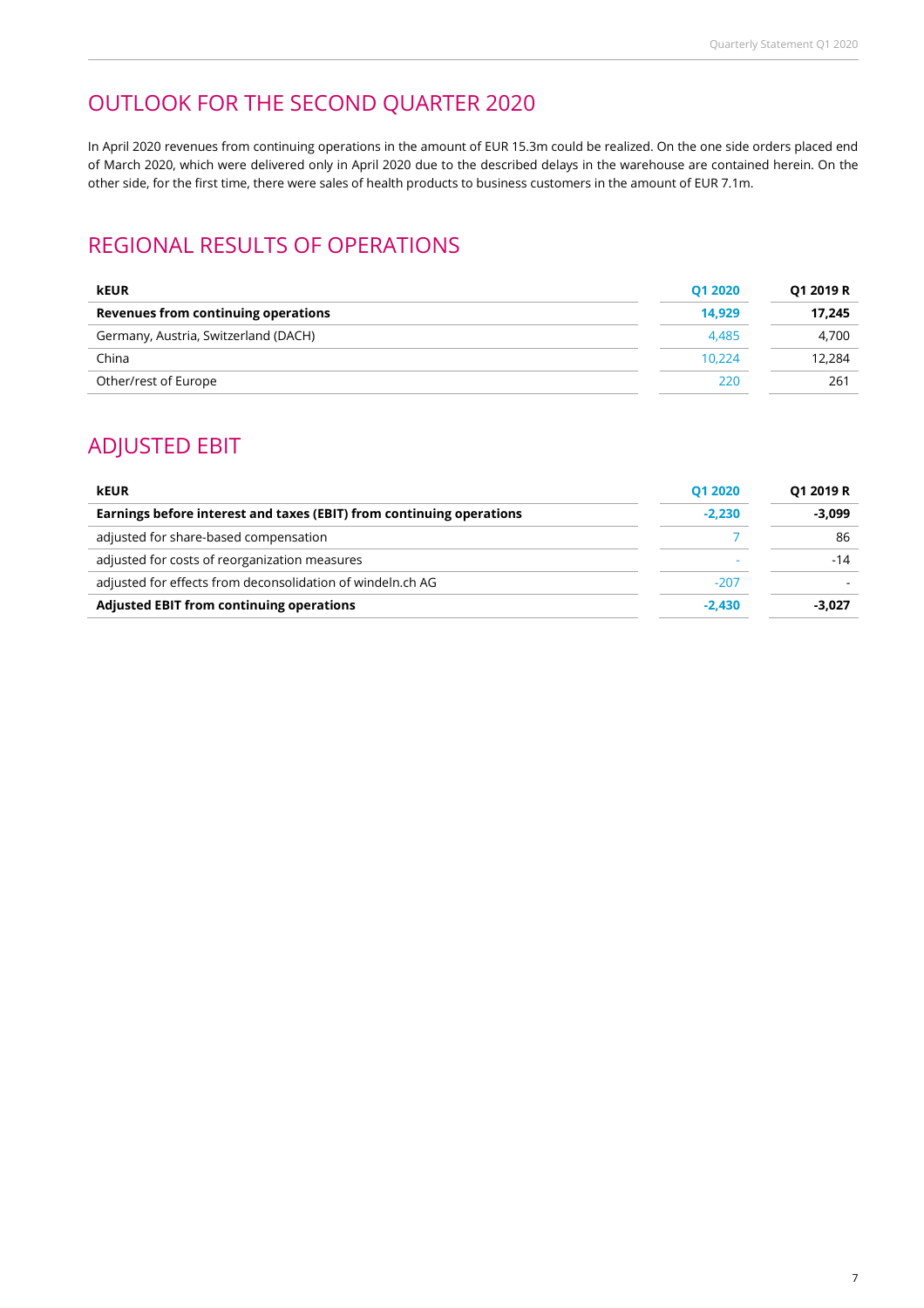# CONSOLIDATED INCOME STATEMENT AND OTHER COMPREHENSIVE INCOME

| <b>kEUR</b>                                                                                  | Q1 2020   | Q1 2019 R |
|----------------------------------------------------------------------------------------------|-----------|-----------|
| <b>Continuing operations</b>                                                                 |           |           |
| Revenues                                                                                     | 14.929    | 17,245    |
| Cost of sales                                                                                | $-11,037$ | $-12,712$ |
| <b>Gross profit</b>                                                                          | 3,892     | 4,533     |
|                                                                                              |           |           |
| Selling and distribution expenses                                                            | $-4,911$  | $-6,188$  |
| Administrative expenses                                                                      | $-1,519$  | $-1,602$  |
| Other operating income                                                                       | 365       | 211       |
| Other operating expenses                                                                     | -57       | -53       |
| Earnings before interest and taxes (EBIT)                                                    | $-2,230$  | $-3,099$  |
| Financial income                                                                             |           |           |
| Financial expenses                                                                           | $-15$     | $-21$     |
| <b>Financial result</b>                                                                      | $-15$     | $-21$     |
| <b>Earnings before taxes (EBT)</b>                                                           | $-2,245$  | $-3,120$  |
| Income taxes                                                                                 | $-2$      | $-3$      |
| Profit or loss from continuing operations                                                    | $-2,247$  | $-3,123$  |
| Profit or loss after taxes from discontinued operations                                      | $-934$    | $-980$    |
| <b>PROFIT OR LOSS FOR THE PERIOD</b>                                                         | $-3,181$  | $-4,103$  |
|                                                                                              |           |           |
| Other comprehensive income that may be reclassified to profit or loss in subsequent periods: |           |           |
| Exchange differences on translation of foreign operations                                    | $-209$    | 13        |
| OTHER COMPREHENSIVE INCOME OR LOSS, NET OF TAX                                               | $-209$    | 13        |
| TOTAL COMPREHENSIVE INCOME OR LOSS, NET OF TAX                                               | $-3,390$  | $-4,090$  |
| Basic earnings per share (in EUR)                                                            | $-0.59$   | $-3.05$   |
| Basic earnings per share from continuing operations (in EUR)                                 | $-0.42$   | $-2.32$   |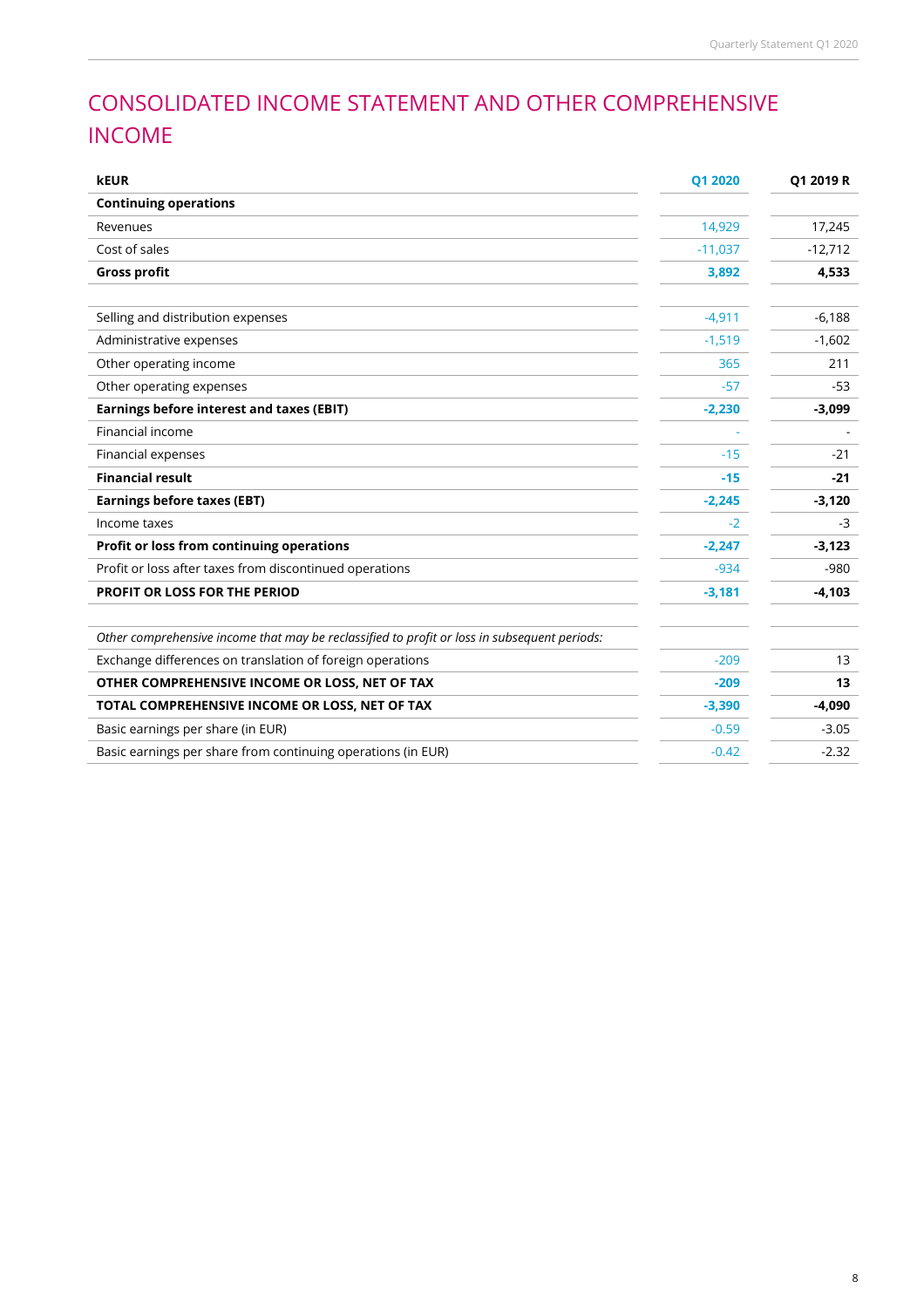# CONSOLIDATED STATEMENT OF FINANCIAL POSITION

| <b>Assets</b>                                    |                       |                   |
|--------------------------------------------------|-----------------------|-------------------|
| <b>kEUR</b>                                      | <b>March 31, 2020</b> | December 31, 2019 |
| <b>NON-CURRENT ASSETS</b>                        |                       |                   |
| Intangible assets                                | 1,250                 | 2,843             |
| Fixed assets                                     | 425                   | 631               |
| Other financial assets                           | 16                    | 16                |
| Other non-financial assets                       | 330                   | 149               |
| Deferred tax assets                              | 3                     | $\overline{2}$    |
| <b>Total non-current assets</b>                  | 2,024                 | 3,641             |
| <b>CURRENT ASSETS</b>                            |                       |                   |
| Inventories                                      | 6,132                 | 7,339             |
| Prepayments                                      | 13                    | 1                 |
| Trade receivables                                | 861                   | 838               |
| Income tax receivables                           | 2                     | 6                 |
| Other financial assets                           | 1,942                 | 2,719             |
| Other non-financial assets                       | 2,060                 | 1,888             |
| Cash and cash equivalents                        | 11,742                | 8,377             |
| <b>Total current assets</b>                      | 22,752                | 21,168            |
| Assets held for sale                             | 4,104                 |                   |
| <b>TOTAL ASSETS</b>                              | 28,880                | 24,809            |
| <b>Equity and liabilities</b><br><b>kEUR</b>     | <b>March 31, 2020</b> | December 31, 2019 |
| <b>EQUITY</b>                                    |                       |                   |
| Issued capital                                   | 8,160                 | 2,989             |
| Share premium                                    | 173,581               | 172,904           |
| Accumulated loss                                 | $-163,915$            | $-160,734$        |
| Cumulated other comprehensive income             | $-9$                  | 200               |
| <b>Total equity</b>                              | 17,817                | 15,359            |
| <b>NON-CURRENT LIABILITIES</b>                   |                       |                   |
| <b>Financial liabilities</b>                     | 230                   | 101               |
| <b>Total non-current liabilities</b>             | 230                   | 101               |
| <b>CURRENT LIABILITIES</b>                       |                       |                   |
| Other provisions                                 | 320                   | 288               |
| <b>Financial liabilities</b>                     | 462                   | 519               |
| Trade payables                                   | 5,188                 | 3,639             |
| Deferred revenues                                | 2,056                 | 2,287             |
| Income tax payables                              | 3                     | 1                 |
| Other financial liabilities                      | 1,829                 | 2,064             |
| Other non-financial liabilities                  | 573                   | 551               |
| <b>Total current liabilities</b>                 | 10,431                | 9,349             |
| Liabilities associated with assets held for sale | 402                   |                   |
| TOTAL EQUITY AND LIABILITIES                     | 28,880                | 24,809            |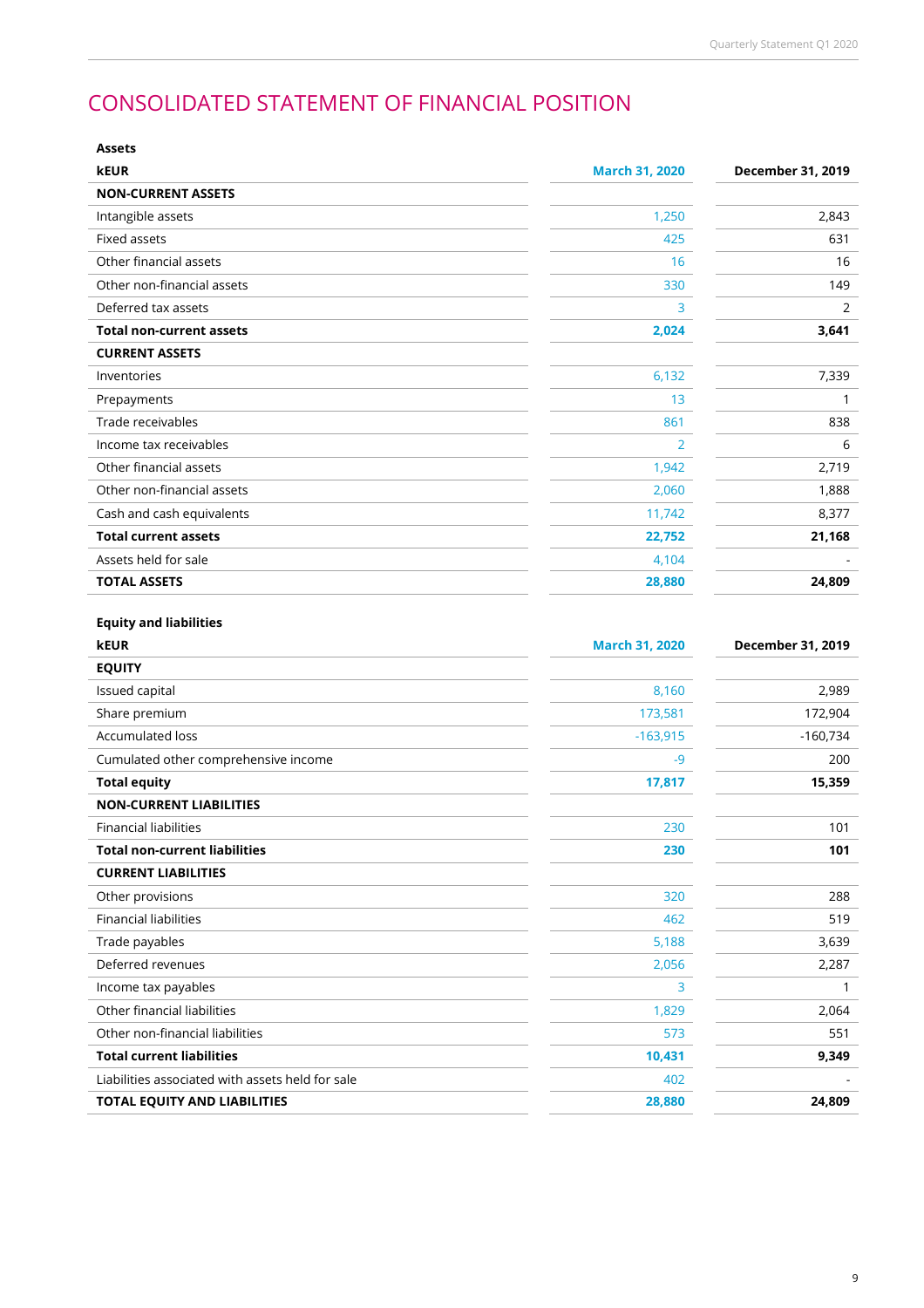# CONSOLIDATED STATEMENT OF CASH FLOWS

| <b>kEUR</b>                                                                   | Q1 2020        | Q1 2019  |
|-------------------------------------------------------------------------------|----------------|----------|
| Profit or loss for the period                                                 | $-3,181$       | $-4,103$ |
| Amortization $(+)$ / impairment $(+)$ of intangible assets                    | 261            | 290      |
| Depreciation (+) / impairment (+) of fixed assets                             | 174            | 183      |
| Increase $(+)$ / decrease $(-)$ in other provisions                           | 118            | $-40$    |
| Non-cash income (-) or expenses (+) from employee benefits                    | 7              | 116      |
| Other non-cash expense (+) / income (-) items                                 | $-209$         | $-0$     |
| Increase (-) / decrease (+) in inventories                                    | $-790$         | $-1,031$ |
| Increase (-) / decrease (+) in prepayments                                    | $-66$          | -53      |
| Increase (-) / decrease (+) in trade receivables                              | $-22$          | 328      |
| Increase $\left(\cdot\right)$ / decrease $\left(\cdot\right)$ in other assets | 351            | $-210$   |
| Increase (+) / decrease (-) in trade payables                                 | 1,560          | $-415$   |
| Increase (+) / decrease (-) in deferred revenues                              | $-59$          | -90      |
| Increase (+) / decrease (-) in other liabilities                              | $-110$         | $-282$   |
| Gain (-) / loss (+) from disposal of intangible and fixed assets              | $-1$           | $-1$     |
| Interest expenses (+) / income (-)                                            | 16             | 23       |
| Income tax expenses (+) / income (-)                                          | $\overline{2}$ | 3        |
| Income tax paid (-) / received (+)                                            | 3              | $-2$     |
| Net cash flows used in operating activities                                   | $-1,946$       | $-5,284$ |
| Proceeds (+) from sales of intangible and fixed assets                        |                | 1        |
| Purchase (-) of intangible assets                                             | $-58$          | -23      |
| Purchase (-) of fixed assets                                                  | $-5$           | $-5$     |
| Net cash flows used in investing activities                                   | $-63$          | -27      |
| Proceeds (+) from issue of shares                                             | 6,205          | 10,138   |
| Transaction cost (-) on issue of shares or capital decrease                   | $-330$         | $-283$   |
| Repayment (-) of lease liabilities                                            | $-323$         | $-162$   |
| Interest paid (-)                                                             | $-16$          | $-23$    |
| Net cash flows from financing activities                                      | 5,536          | 9,670    |
| Cash and cash equivalents at the beginning of the period                      | 8,377          | 11,136   |
| Net increase in cash and cash equivalents                                     | 3,527          | 4,359    |
| Change in cash and cash equivalents due to foreign exchange rates             | 1.             | 9        |
| Cash and cash equivalents at the end of the period                            | 11,905         | 15,504   |
| thereof attributable to the disposal group                                    | 163            |          |
| thereof attributable to continuing operations                                 | 11,742         | 15,504   |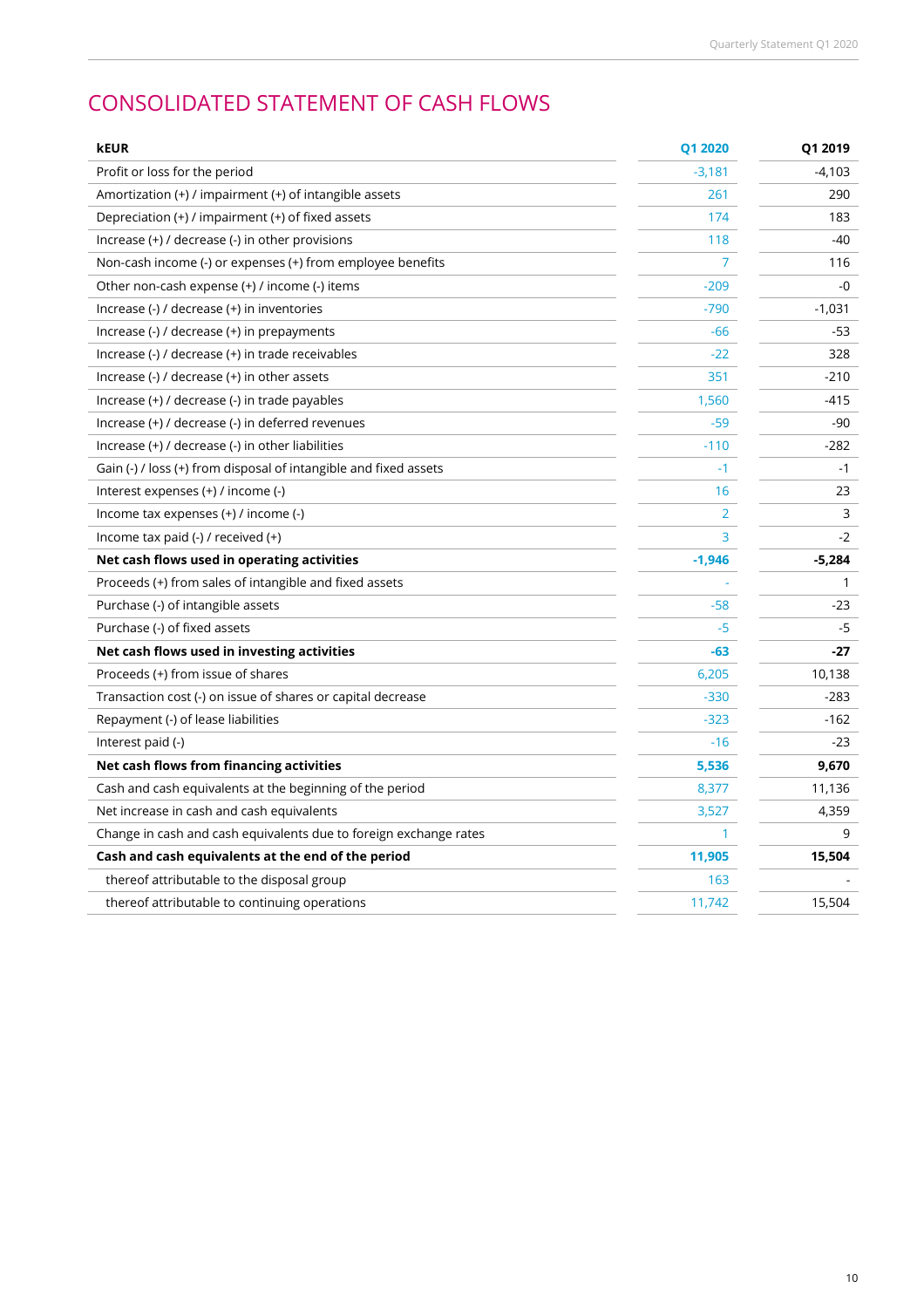### CONSOLIDATED STATEMENT OF CHANGES IN EQUITY

|                                                  |                          |                |                          | Actuarial gains          |                          |                          |                     |
|--------------------------------------------------|--------------------------|----------------|--------------------------|--------------------------|--------------------------|--------------------------|---------------------|
|                                                  |                          |                |                          | or losses from           | Exchange                 |                          |                     |
|                                                  |                          |                |                          | remeasurement            | differences on           |                          |                     |
|                                                  |                          |                |                          | of defined               | translation of           | Other                    |                     |
|                                                  |                          |                | Accumulated              | benefit pension          | foreign                  | comprehensive            |                     |
| <b>kEUR</b>                                      | <b>Issued capital</b>    | Share premium  | loss                     | plans                    | operations               | income or loss           | <b>Total equity</b> |
| As at January 1, 2019                            | 2,989                    | 172,904        | $-160,734$               | 3                        | 197                      | 200                      | 15,359              |
| Total comprehensive income or loss of the period | $\blacksquare$           | $\sim$         | $-3,181$                 | $\overline{\phantom{a}}$ | $-209$                   | $-209$                   | $-3,390$            |
| Capital decrease                                 |                          | $\blacksquare$ | $\sim$                   | $\sim$                   | $\sim$                   | $\sim$                   |                     |
| Issue of share capital                           | 5,171                    | 1,034          | $\overline{\phantom{a}}$ | $\overline{\phantom{a}}$ | $\overline{\phantom{a}}$ | $\overline{\phantom{a}}$ | 6,205               |
| Transaction costs                                | $\blacksquare$           | $-364$         | $\overline{\phantom{a}}$ | $\overline{\phantom{a}}$ | $\overline{\phantom{a}}$ |                          | $-364$              |
| Share-based payments                             | $\overline{\phantom{a}}$ | $\overline{ }$ | $\overline{\phantom{a}}$ | $\sim$                   | $\sim$                   | $\sim$                   | 7                   |
| <b>As at March 31, 2019</b>                      | 8,160                    | 173,581        | $-163,915$               | $\overline{\mathbf{3}}$  | $-12$                    | $-9$                     | 17,817              |
| As at January 1, 2019                            | 31,136                   | 170,391        | $-181,119$               | 3                        | 183                      | 186                      | 20,594              |
| Total comprehensive income or loss of the period | $\overline{\phantom{a}}$ | $\blacksquare$ | $-4,103$                 |                          | 13                       | 13                       | $-4.090$            |
| Capital decrease                                 | $-28,022$                | $\blacksquare$ | 28,022                   | $\sim$                   | $\sim$                   | $\sim$                   | $\sim$              |
| Issue of share capital                           | 6,850                    | 3,288          | $\sim$                   | $\sim$                   | $\sim$                   | $\overline{\phantom{a}}$ | 10.138              |
| <b>Transaction costs</b>                         | $\overline{\phantom{a}}$ | $-283$         | $\overline{\phantom{a}}$ | $\overline{\phantom{a}}$ | $\overline{\phantom{a}}$ |                          | $-283$              |
| Share-based payments                             | $\overline{\phantom{a}}$ | 56             | $\overline{\phantom{a}}$ | $\overline{\phantom{a}}$ | $\overline{\phantom{a}}$ |                          | 56                  |
| <b>As at March 31, 2019</b>                      | 9,964                    | 173,452        | $-157,200$               | 3                        | 196                      | 199                      | 26.415              |

**Editorial team and contact**windeln.de SE Hofmannstrasse 51 81379 Munich, Germany corporate.windeln.de

**Corporate Communications**Judith Buchholz E-Mail: investor.relations@windeln.de **Concept, text, layout and design**windeln.de SE

**Picture credits** Fotolia, iStock